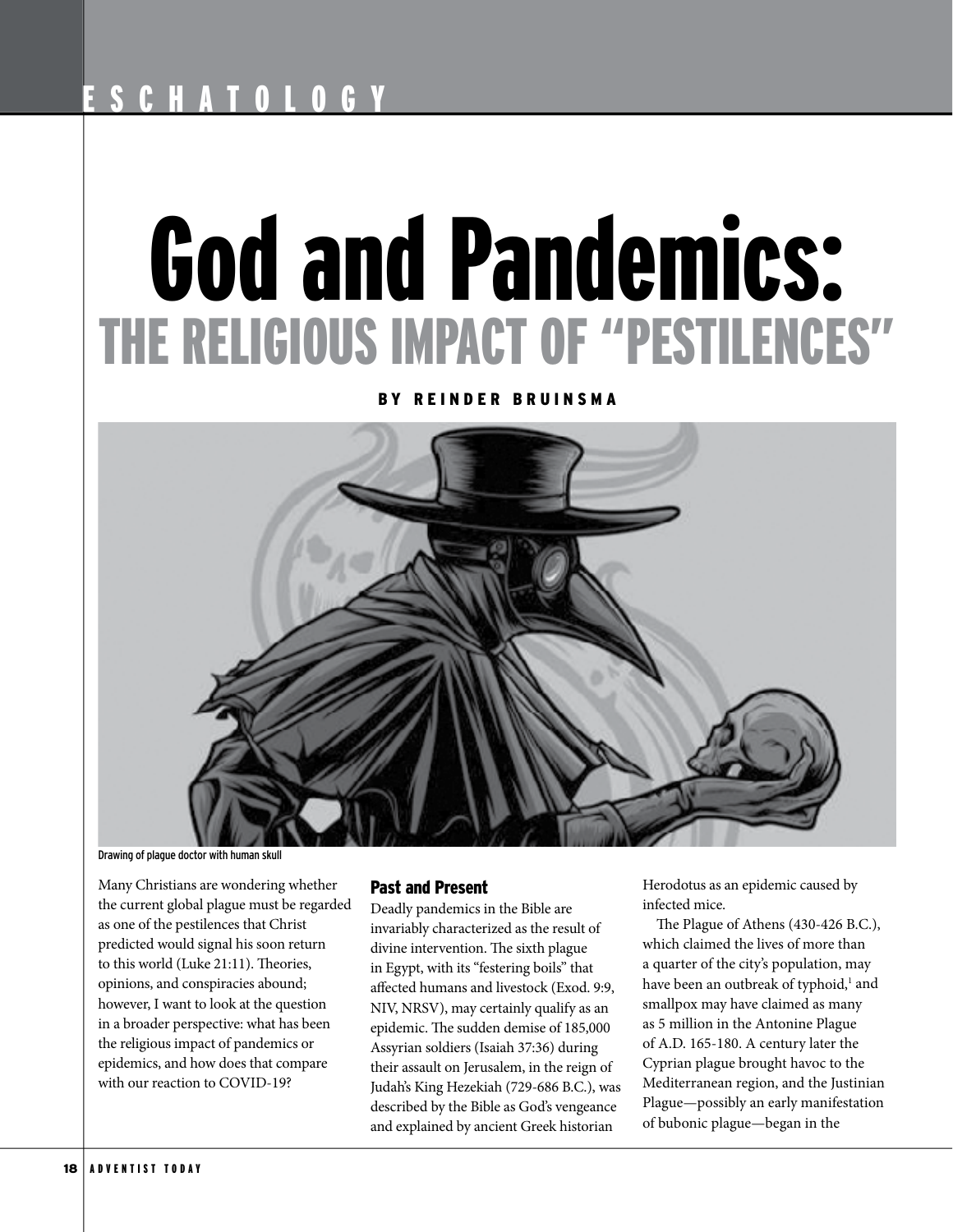mid-sixth century and was followed by decades of new outbreaks, during which the population in some areas may have been reduced by as much as 40 percent.

The Black Death. The most dramatic plague was "Black Death," a disease referred to as bubonic plague. It originated in China in 1334 and spread to Europe, Russia, and the Middle East. The Black Death annihilated entire communities. Although the total number of victims remains unknown, some experts put the death toll at approximately 75 million. As many as half of all Europeans died.

*Smallpox.* One of the great successes of humankind's fght against deadly diseases was the eradication of smallpox (variola) in the early 1980s. In the 20th century alone, smallpox killed nearly 300 million people—three times more than the combined number of deaths from all of the wars in that period.<sup>2</sup> Smallpox had a tremendous geopolitical impact. The great Islamic expansion across North Africa and the Iberian Peninsula from the sixth to eighth centuries spread smallpox across Africa and Europe. Colonization exported the disease to the Americas and other continents, in the process eliminating many indigenous populations.

In the 18th century, variolation that is, inoculating individuals with material from a smallpox-infected person to immunize them—became a method to stem the disease. This was the precursor to the smallpox vaccine developed in Victorian times. Objection to vaccination is not new: even in the 19th century, inoculation was suspected of being unchristian. Britain already had campaigns by anti-vaccinationists, and on the European continent, opposition against inoculation lasted even longer.<sup>3</sup>

The Spanish Flu. Seven waves of cholera rolled across the world in the 19th and early 20th centuries. Although a cholera vaccine was created in 1885, the pandemics continued, and even today the bacterial disease remains a threat when sanitary conditions are seriously compromised.

The influenza of 1918, though, is ofen regarded as the frst truly *global* pandemic, with fatalities as high as 50 million or even 100 million—far more than the death toll from World War 1. It became known as the Spanish fu, not because the disease originated in Spain, but because that country had remained neutral in the World War and provided uncensored reporting of the death toll.4

*Since 1918.* For a long time, diseases such as measles or poliomyelitis (polio) exacted a high death toll. The extremely contagious Severe Acute Respiratory Syndrome (SARS), which frst surfaced in 2002, caused international concern because of its high mortality rate but was kept under control. Appearance of "bird flu" set off another global scare.

The H1N1 (Swine flu) pandemic of 2009 infected 10 percent of the world's population, with an estimated 20,000 fatalities, though some speculate a much higher number. The Ebola outbreak of 2014-2016, though confned mostly to Central Africa and West Africa, caused worldwide concern due to its extreme contagiousness and high case fatality, and recent reports indicate that this horrible disease may again raise its ugly head.

Perhaps the most notorious pandemic in the Western world was HIV and AIDS. Damir Huremović, a prominent New York psychiatrist, wrote, "HIV/ AIDS is a slowly progressing global pandemic, cascading through decades of time, diferent continents, and diferent populations."5 Although HIV infected tens of millions of people, so far no vaccine exists to prevent it, and the worldwide death toll is over 40 million. The number of victims would have been higher had not efective medication enabled people to live with the virus as a chronic but controlled condition.

### God and Pandemics

What is the religious impact of these pandemics? Comments by University of Cambridge historian Andrew Cunningham are worth quoting:

"For Christians the visitation of disease has always been an ambiguous matter, since their God is a benign god, and nothing happens without His will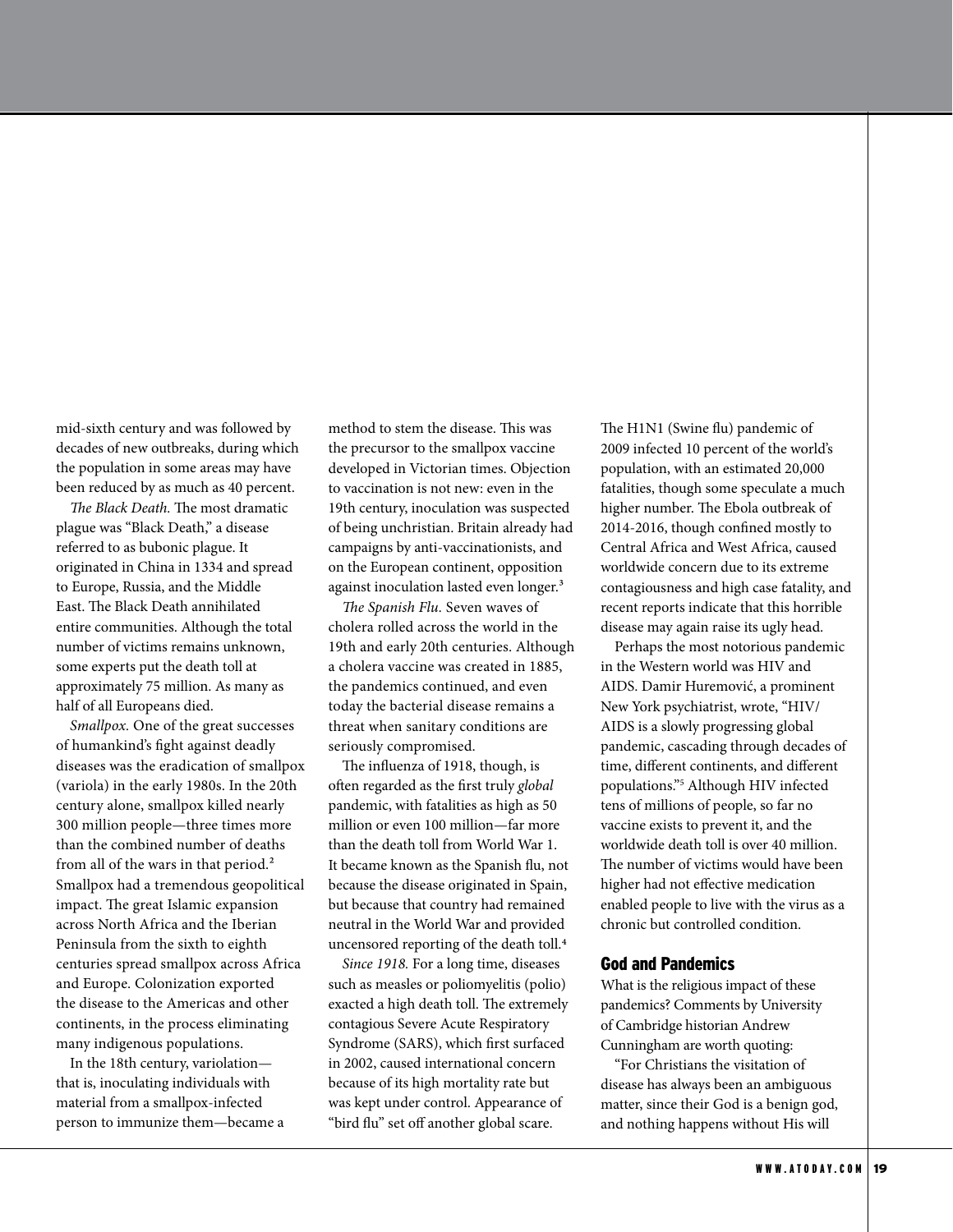and knowledge. Obviously, God sends disease, and obviously it must be as punishment for sin. But it was not always clear, even to men of religion, quite which sins were being punished by a particular visitation of a pestilence, nor why the good died under God's justice as well as the wicked."6 In actual fact, "there is no single predictable religious response" as environments also greatly difer.7

Let's concentrate on the religious impact of the Black Death, the Spanish fu, the HIV/AIDS pandemic, and the current COVID-19 crisis, with special attention to Seventh-day Adventist believers.

*God and the Black Death.* Barbara W. Tuchman, a two-time Pulitzer Prizewinning historian, provides a detailed description of the impact of Black Death in "the calamitous 14th century" that includes the religious aspects*.*8 She explains that a vast majority of people were convinced that human sin had evoked divine wrath and that people needed to do everything possible to appease God. The blame was to a large extent laid upon Jews, with traditional accusations of their being Christ-killers, of desecrating the host, and poisoning wells. The result was expulsion, persecution, and seizure of Jewish property.

The church, which in many ways formed the backbone of medieval society, took a severe battering. Clergy died at the same rate as the rest of the population, their number sharply diminished while their reputation was severely tarnished by ethical abuses and lack of moral standards.9 As a result of the plague, "a terrible pessimism permeated society." Many adopted "a live-for-today" attitude, while others "went off the deep end with quackery and mysticism."10 Says Tuchman, "The sense of a vanishing future created a kind of dementia of despair."11

Penitent processions were one of the most radical attempts to appease an angry God. Flagellants, for example, beat themselves until blood fowed, believing that their physical sufering was redemptive.

**It was to be expected that many Christians would regard these past plagues as signs of the certainty of Christ's coming and that Adventists who lived through the Spanish flu, who saw how HIV and AIDS ravaged particular segments of society, would emphasize this.**

Pope Clement's formulation of the theory of indulgences linked forgiveness of sins with the exchange of money: people could buy a share in "the treasury of merit" accumulated by the blood of Christ and the good deeds of the Virgin and the saints, and thus acquire a pardon for personal sins. Tuchman concludes: "What the Church gained in revenue by this arrangement was matched in the end by loss in respect. ... The Church emerged from the plague richer if not more unpopular."12

God and the Spanish Flu. The Spanish fu of 1918 caused unimaginable mayhem in Europe and around the world. But

since it was of relatively short duration, the crisis soon faded from public memory and later was ofen referred to as the "forgotten pandemic."

Western scientists knew by this time how infuenza was spread, so they recommended the temporary closing of public buildings. While many Protestant, Catholic, and Jewish leaders were willing to comply, some believed the doors of their churches and synagogues should remain open.<sup>13</sup>

In response to the viruses that have caused near omnipresent death since 1918, "some turn to traditional religions and deities, as before, but most are turning to our secular deity, the state" for a solution to the problems caused by the pandemic, only to fnd that "our faith in modern states cannot make the virus go away."14 Not surprisingly, one of the ramifcations of the Spanish fu was an increase in the popularity of occult practices such as communicating with the dead.

The diverse religious response to the Spanish flu in South Africa was refected in other regions of the world. In the space of just six weeks, the fu killed approximately 300,000 South Africans, or roughly 6 percent of the population. Hindus, Jews, and Muslims all acknowledged that the pandemic had a divine cause, but they remained mostly quiet, at least publicly, about why the people should deserve this divine action. Traditional African religions saw the plague as the revenge of indignant ancestors—or caused by nefarious witches or wizards.

Historian Howard Phillips writes that Christian clergy pointed to "divine visitation" as punishment for sins.15 As always, he says, "generic sins like immorality, drunkenness, and lax church attendance featured prominently in the list of those that were said to have called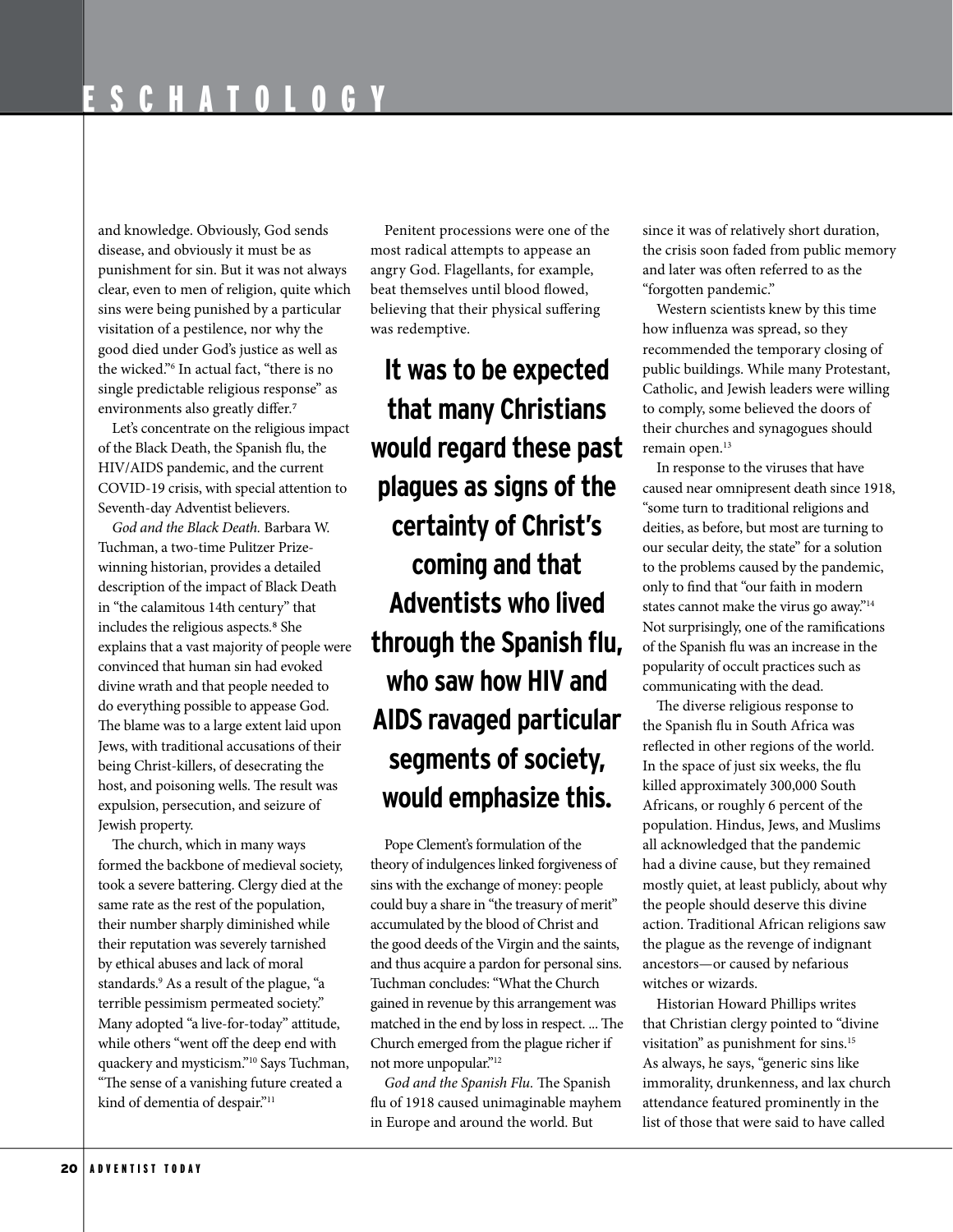forth God's wrath."16 And, as could be expected, both a global World War I and the devastating plague were put into an eschatological framework and seen by many as signs heralding the soon return of Christ.

A book published in 1938, written by James Edson White (1849-1928) and later updated by Alonzo L. Baker, referred to the Spanish fu as "the most decimating pestilence of all history."17 Yet this pattern of thought did not appear to characterize Adventist thinking when the pandemic was actually taking place. Seventh-day Adventist church members were surely not immune to the Spanish fu, but we have no way of knowing how many succumbed to it.18 Most of our information about it comes from Adventist commentary within the United States. West Virginia Conference President T. B. Westbrook wrote in November 1918: "If there was ever a time in the history of the world when we needed to offer incense (pray) to God for help it is now. All our churches are closed, and some lines of the work are at a standstill. The plague, or Spanish Influenza epidemic, is raging everywhere and there are many dead bodies in every place."<sup>19</sup>

Interestingly, we have no evidence of Adventist protests against limiting religious freedom once authorities demanded in 1918 that churches and schools be closed, though one article in the *Review and Herald noted the scarcity of medical personnel.*20 Church leaders at various levels urged the members to isolate when needed and "exercise intelligent faith" in dealing with the enormous threat, mindful of the principles of the church's health message. Many Adventist schools, meanwhile, saw a signifcant increase in enrollment in medical courses, and Adventist periodicals carried extensive advertising for the Red Cross.<sup>21</sup>

A survey of Adventist reactions to the 1918 infuenza as seen in the *Columbia Union Visitor* gives little indication that church leaders and members saw the pandemic primarily as a sign of the nearness of Christ's second coming. Numerous articles reported, rather, how the church did all it could to continue its various ministries.<sup>22</sup>

*God and HIV/AIDS.* Acquired immunodefciency syndrome (AIDS) was frst identifed and named in 1981. Its precise origin is still unknown. The HIV/ AIDS disease difers in a very signifcant aspect from other pandemics, in that the initial expansion (in particular in the United States) was predominantly among gay men.

Its connection with homosexuality and also with substance abuse, together with an initial high death rate, led many conservative Christians to believe that God was using AIDS to punish the (in their eyes) heinous sin of homosexuality. Some, such as Jerry Falwell (1933- 2007), were adamant that the virus was a biological judgment on those who engaged in sexual promiscuity and drug abuse. Mainline Christian churches generally rejected such stigmatization, and several started initiatives to minister to victims of AIDS.

Many Christians still see a moral dilemma regarding how to deal with persons with AIDS. On the one hand, they "blame the victim by defning AIDS as punishment for sin" while, on the other hand, they recognize that sick people need care.<sup>23</sup> These views continue to underline the incorrect idea that HIV/AIDS is invariably linked to a gay lifestyle.

Because of the frequent association of HIV/AIDS with homosexuality, Adventists have seemed reluctant to speak about it. In 1987 the denomination established an AIDS Committee. A few

conferences were held at diferent levels of the church, and some AIDS-related initiatives were undertaken, notably in Africa. Activities by the Adventist Development and Relief Agency (ADRA) deserve special mention.

Gradually official Adventist journals began to publish articles about the AIDS epidemic, as a rule being careful to avoid giving the impression that HIV/AIDS was also a problem in the Adventist Church. They remained circumspect in speaking about the issue of homosexuality, due to the church's strong rejection of it. Adventist sociologist Ronald L. Lawson, emeritus professor of Queens College (City University of New York), concluded a detailed survey of Adventist attitudes toward HIV/AIDS with this sobering statement: "The response of the Seventhday Adventist church to the AIDS crisis has been extraordinarily slight."24

An official statement about HIV/AIDS issued in 1990 by the quinquennial world congress in Indianapolis referred to the moral questions surrounding the pandemic but avoided the term "homosexuality." The statement acknowledged that AIDS had made its entrance into the Adventist Church and stressed the importance of accepting persons with AIDS and ministering to them.25

When Lawson conducted his research in Africa, he found that many denominational leaders there denied the existence of AIDS in the Adventist church even though, in reality, HIV/AIDS was a major crisis among believers, especially in the countries around Lake Victoria, where there is a high density of Adventists.

*God and COVID-19.* It is too early to analyze the religious impact of the COVID-19 pandemic in any depth. Certainly, we may see signifcant lasting changes in the way people "do" church (or synagogue or mosque) as a result of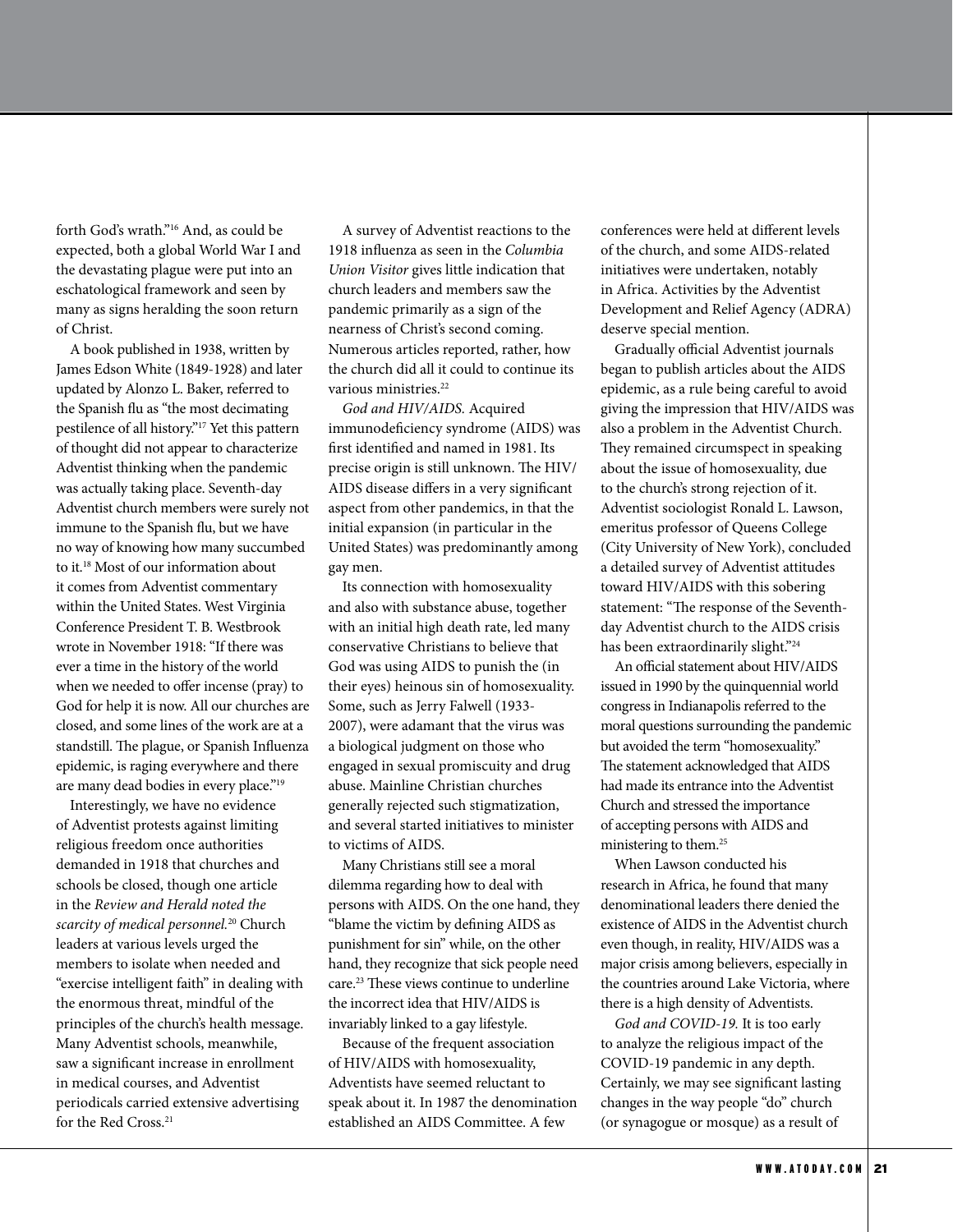the physical closure of large numbers of places of worship around the world and the extensive use of online platforms for communal worship.

The titles of two small books by Christian authors illustrate the diferent theological interpretations of the pandemic. In Corona Crisis: Plagues, Pandemics, and the Coming Apocalypse, Professor Mark Hitchcock of the conservative Dallas Theological Seminary places COVID-19 in an eschatological context. The global health crisis, he maintains, is a prelude to Earth's fnal events.26

In *God and the Pandemic,* prominent New Testament theologian Tom Wright looks at the coronavirus outbreak from quite a different perspective.<sup>27</sup> We must accept that we do not fully understand events, he says, and we must acknowledge that humans play a role in what happens, and Christians in particular have special responsibilities in confronting the consequences of such events.

We fnd this same dual track in the Adventist media. The eschatological emphasis, which is very pronounced in the media of independent ministries on the right wing of the church, can also be seen in some official church statements. An *Adventist Review* news article about COVID-19 vaccines combined both the eschatological and pragmatic aspects: "Seventh-day Adventists look to the coming of Christ as the great culmination of history and the end of all disease, sufering, and death. At the same time, we have been entrusted with the Adventist health message" that teaches "healthful living through practical and wholistic [sic] lifestyle behaviors."<sup>28</sup>

Generally, official denominational media have spent the most time on pragmatic aspects of the pandemic, such as worship services and keeping the

church running during this crisis. They stress that many of the church's ministries have continued to function and that new creative initiatives have been launched.

**Adventist Review, to its credit, has decried false, alarmist ideas that are circulating among Adventists and pointed out that any linking of the mark of the beast with a COVID-19 vaccine has no basis in Adventism's traditional eschatological understanding.**

# Conspiracy Theories

I have already said that during the 14th-century bubonic plague, Jews were scapegoated. Spanish fu conspiracy theories often focused on the Germans: fake news reports claimed that German submarines purposely spread the disease around the world.

Not surprisingly, millions have embraced various conspiracy theories in connection with the COVID-19 pandemic. Existing conspiracy movements, including anti-5G and

anti-vaccine groups, have melted into new umbrella-like conspiracies, such as the ID2020 theory. According to fringe Christian conspiracy sites, the vaccines are a cover for implanting some form of microchip, radio frequency implantation (RFID) chip, or other digital tracking device. The plan is, allegedly, part of a global New World Order. These microchips, some argue, may well represent the apocalyptic mark of the beast.

It was to be expected that such theories would appeal to segments of the Adventist Church, since media on its right wing have long been open to conspiracy theories. They did not, however, speak with one voice with regard to any linkage between the COVID-19 vaccine and the "mark of the beast." One YouTube video circulated by Walter Veith "put the vaccine in the context of manipulation and control by the Jesuits."29 David Gates, an independent Adventist evangelist who itinerates around the world, promotes the idea that the COVID-19 vaccines, together with the 5G-signal, are a satanic tool to destroy humanity and make human beings into automatons.<sup>30</sup>

*Adventist Review,* to its credit, decried false, alarmist ideas that are circulating among Adventists and pointed out that any linking of the mark of the beast with a COVID-19 vaccine has no basis in Adventism's traditional eschatological understanding. The article downplays the eschatological signifcance of the pandemic, warns against acceptance of these and other extremely speculative ideas, and encourages church members to place full trust in the vaccines that have been developed.<sup>31</sup>

In an article for *Amazing Facts*  ministries, Gary Gibbs, president of the Pennsylvania Conference, insisted that